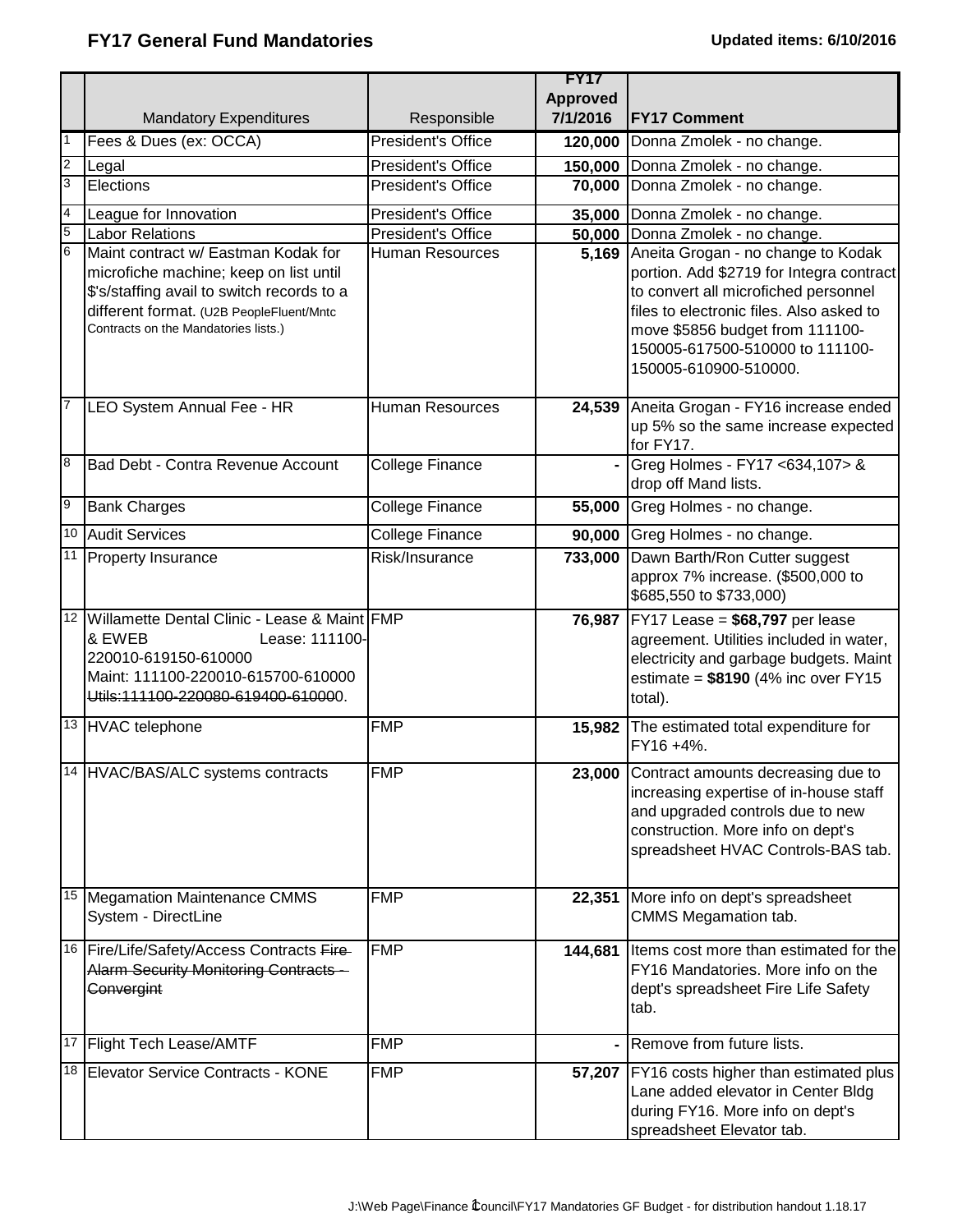|    | <b>Mandatory Expenditures</b>                                                   | Responsible                            | <b>FY17</b><br><b>Approved</b><br>7/1/2016 | <b>FY17 Comment</b>                                                                                                                                                                                                                                                                                                                                                                                                                                        |
|----|---------------------------------------------------------------------------------|----------------------------------------|--------------------------------------------|------------------------------------------------------------------------------------------------------------------------------------------------------------------------------------------------------------------------------------------------------------------------------------------------------------------------------------------------------------------------------------------------------------------------------------------------------------|
| 19 | Electricity                                                                     | ISP staff calculates,<br>budget in FMP | 1,111,835                                  | Decreased usage. Projected EWEB<br>rate incr of 2%, EPUD 4%, BPA<br>increase + 1% contingency. CLPUD<br>incr 7%. BLD 40, 61-R electricity not<br>inclulded as services are billed<br>separately to property management<br>companies.                                                                                                                                                                                                                       |
| 20 | Water                                                                           | <b>FMP</b>                             | 183,428                                    | Projected EWEB rate incr of 5.25%.<br>Eff Feb 2016 City of Eugene rate incr<br>of 3.75% wastewater & 6.5%<br>stormwater. City of Florence rate incr<br>1.7% for water, 1.7% for wastewater,<br>1.7% stormwater. City of Cottage<br>Grove inc of 1.8% water, 3.1%<br>wastewater, 7.9% stormwater. Both<br>BLD 61 DC resedential & academic<br>are included because they are served<br>by one service. Includes contingency<br>for potential weather issues. |
| 21 | <b>Garbage Service</b>                                                          | ISP staff calculates,<br>budget in FMP | 54,900                                     | Michael Sims - Garbage amounts<br>decreasing, largely due to decreased<br>enrollment but also doing better with<br>reducing, reusing & recycling.                                                                                                                                                                                                                                                                                                          |
|    | <sup>22</sup> Heating Oil                                                       | <b>FMP</b>                             | 33,000                                     | No change.                                                                                                                                                                                                                                                                                                                                                                                                                                                 |
| 23 | Natural Gas                                                                     | ISP staff calculates,<br>budget in FMP | 424,946                                    | NWNG rates to decrease by 7% +<br>contingency for potential weather<br>issues. Both BLD 61 DC residential<br>and academic are included because<br>they are served by one service.                                                                                                                                                                                                                                                                          |
|    | 24 SSS - Custodial Subcontractor                                                | <b>FMP</b>                             |                                            | 161,579 Day shift cost w/min wage impact<br>added in. Funding for both day and<br>night shifts was approved.                                                                                                                                                                                                                                                                                                                                               |
| 25 | Wastewater Treatment Plant, Siltcoos,<br>etc (DEQ permits, related contracts)   | <b>FMP</b>                             | 51,758                                     | DEQ requiring more frequent testing<br>and permitting costs going up. More<br>info on dept's spreadsheet WWTP<br>tab.                                                                                                                                                                                                                                                                                                                                      |
| 26 | <b>IEQ Remediation (per dept)</b><br><b>Environmental and Safety Compliance</b> | <b>FMP</b>                             | 119,240                                    | Increase due to reorganization of<br>categories. This category was<br>changed from IEQ Remediation to<br><b>Environmental and Safety Compliance</b><br>and some of the thing that were in the<br><b>Complliance Required Testing</b><br>category for FY16 are no in this item.<br>Costs have not increased overall. The<br>amount is just larger due to<br>reorganization. More info on dept's<br>spreadsheet IPM Services tab.                            |
| 27 | Integrated Pest Management Service<br>Contract                                  | <b>FMP</b>                             | 18,975                                     | Increase due to added square<br>footage, added fly program, and<br>historical annual increases to this<br>contract. More inof on dept's<br>spreadsheet IPM Services tab.                                                                                                                                                                                                                                                                                   |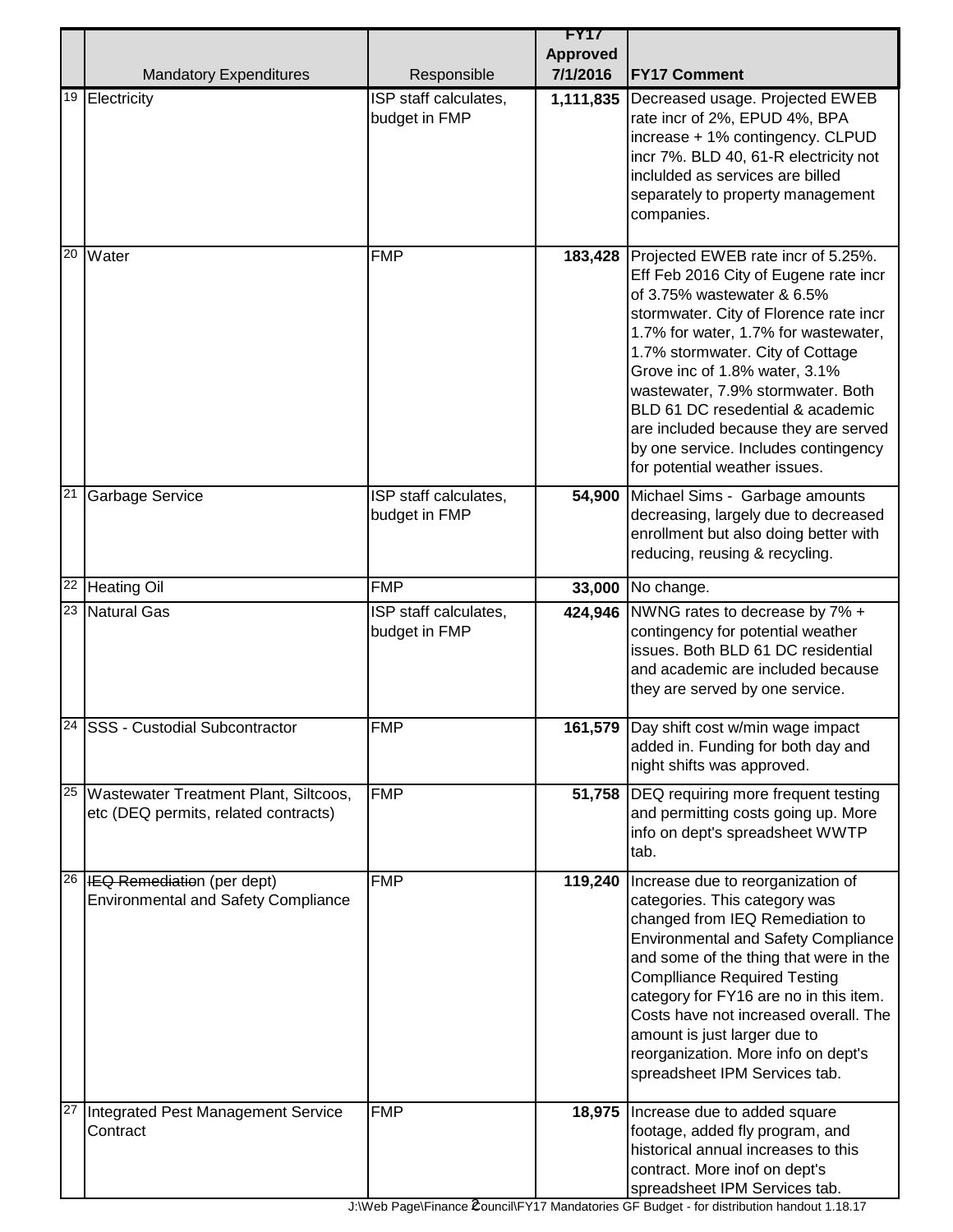|                 |                                                                                                                   |                                             | <b>FY17</b><br><b>Approved</b> |                                                                            |
|-----------------|-------------------------------------------------------------------------------------------------------------------|---------------------------------------------|--------------------------------|----------------------------------------------------------------------------|
|                 | <b>Mandatory Expenditures</b>                                                                                     | Responsible                                 | 7/1/2016                       | <b>FY17 Comment</b>                                                        |
| 28              | Compliance and Required Testing Other FMP                                                                         |                                             | 35,000                         | This category changed and some                                             |
|                 | Systems Maintenance Contracts (per                                                                                |                                             |                                | things were put into Environmental                                         |
|                 | dept)                                                                                                             |                                             |                                | and Safety Compliance.                                                     |
|                 |                                                                                                                   |                                             |                                |                                                                            |
|                 | <sup>29</sup> SSS - Recycling Subcontractor                                                                       | ISP & SS staff                              | 81,280                         | Mike Sims - no change.                                                     |
|                 |                                                                                                                   | calculates                                  |                                |                                                                            |
|                 | 30 Public Safety Dispatch Services                                                                                | <b>Public Safety</b>                        | 83,972                         | Jace Smith - recommend estimated                                           |
|                 |                                                                                                                   |                                             |                                | 5% increase.                                                               |
|                 | 31 Regional Radio System Fees (fee for                                                                            | <b>Public Safety</b>                        | 6,872                          | Jace Smith - no change.                                                    |
|                 | accessing inter-operable system) - paid                                                                           |                                             |                                |                                                                            |
|                 | to City of Eugene                                                                                                 |                                             |                                |                                                                            |
|                 | 32 Public Safety LEDS                                                                                             | <b>Public Safety</b>                        | 3,534                          | Jace Smith - no change.                                                    |
|                 | 33 HazMat Program                                                                                                 | <b>Public Safety</b>                        | 3,000                          | Remove from FY18 list; \$3,000 one                                         |
|                 |                                                                                                                   |                                             |                                | time perm funding included in FY17                                         |
|                 |                                                                                                                   |                                             |                                | Budget.                                                                    |
|                 |                                                                                                                   |                                             |                                |                                                                            |
| 34              | <b>Distance Learning Sftwr License</b>                                                                            | Info Tech/Distance                          | 2,000                          | Tight Rope Assurance Maint replaced                                        |
|                 |                                                                                                                   | Learning                                    |                                | TV automation system for a projected<br>savings. FOAP change from Casey.   |
|                 |                                                                                                                   |                                             |                                |                                                                            |
|                 | 35 Academic Technology - Host/Provider &                                                                          | Info Tech/Distance                          | 63,100                         | Late FY17 Budget Balancing                                                 |
|                 | Career Planning online course fees                                                                                | Learning                                    |                                | reduction.                                                                 |
|                 | 36   Information Technology - Hdwr/Sftwr                                                                          | Info Tech                                   | 1,201,749                      | \$1,239,249 submitted - \$32,500                                           |
|                 | Maint                                                                                                             |                                             |                                | Luminus - $$5,000$ 1X reduction =<br>\$1,201,749                           |
|                 |                                                                                                                   |                                             |                                |                                                                            |
| $\overline{37}$ | Information Technology - Telephone                                                                                | Info Tech                                   | 16,721                         | No change.                                                                 |
|                 | Lines<br>38 Achieving the Dream                                                                                   | <b>ASA</b>                                  |                                | 3/29 no response from ASA; 4/1 Per                                         |
|                 |                                                                                                                   |                                             | 10,000                         | JS keep it at \$10,000                                                     |
|                 | 39 Continuing Ed Parking Fees                                                                                     | <b>Continuing Ed</b>                        |                                | 10,000 4/6/15 rme Banner Actuals = \$6648;                                 |
|                 |                                                                                                                   |                                             |                                | reduce to \$10,000.                                                        |
|                 | 40 Learn & Earn Program - Wages                                                                                   | Career & Employment-                        | 75,000                         | WFD - student employees; \$75,000 +                                        |
|                 |                                                                                                                   | Sves Workforce Devpt                        |                                | <b>OPE</b>                                                                 |
|                 |                                                                                                                   |                                             |                                |                                                                            |
|                 | 41 Learn & Earn Program - OPE                                                                                     | Career & Employment<br>Sves Workforce Devpt | 7,500                          | WFD - student employees; \$75,000 +<br><b>OPE</b>                          |
|                 |                                                                                                                   |                                             |                                |                                                                            |
|                 | 42 Armour Car Service                                                                                             | <b>Enrollment Services</b>                  |                                | 1,716 No change. Backup shows total cost<br>in FY16 \$14,000 (same as FY17 |
|                 |                                                                                                                   |                                             |                                | request). On FY18 sheet use the                                            |
|                 |                                                                                                                   |                                             |                                | \$14,000 as the starting place.                                            |
|                 |                                                                                                                   |                                             |                                |                                                                            |
|                 | 43 Library Memberships - see footnote.                                                                            | Library                                     | 55,958                         | Several other requests, which were                                         |
|                 |                                                                                                                   |                                             |                                | already disallowed last year.                                              |
|                 |                                                                                                                   |                                             |                                |                                                                            |
| 44              | Financial Aid--Institutional scholarships                                                                         | Student Financial                           |                                | Greg Holmes. Fund 541100 maintains                                         |
|                 | Note: FY13 audited ending fund balance Services<br>for Fund $541100 = $928,057$ ; FY14 EFB Interfund Transfers to |                                             |                                | adequate Fd Balance so do not need<br>to budget transfer. Not a Mandatory  |
|                 | $= $758,687.$                                                                                                     | Fund V institutional                        |                                | (they are IntFd Trfrs Out); kept on this                                   |
|                 |                                                                                                                   | matches on                                  |                                | sheet to ensure staff reviews each                                         |
|                 |                                                                                                                   | scholarships. See                           |                                | year and amounts can be used in GF                                         |
|                 |                                                                                                                   | <b>Interfund Transfers file</b>             |                                | projections.                                                               |
|                 |                                                                                                                   | for detailed information.                   |                                |                                                                            |